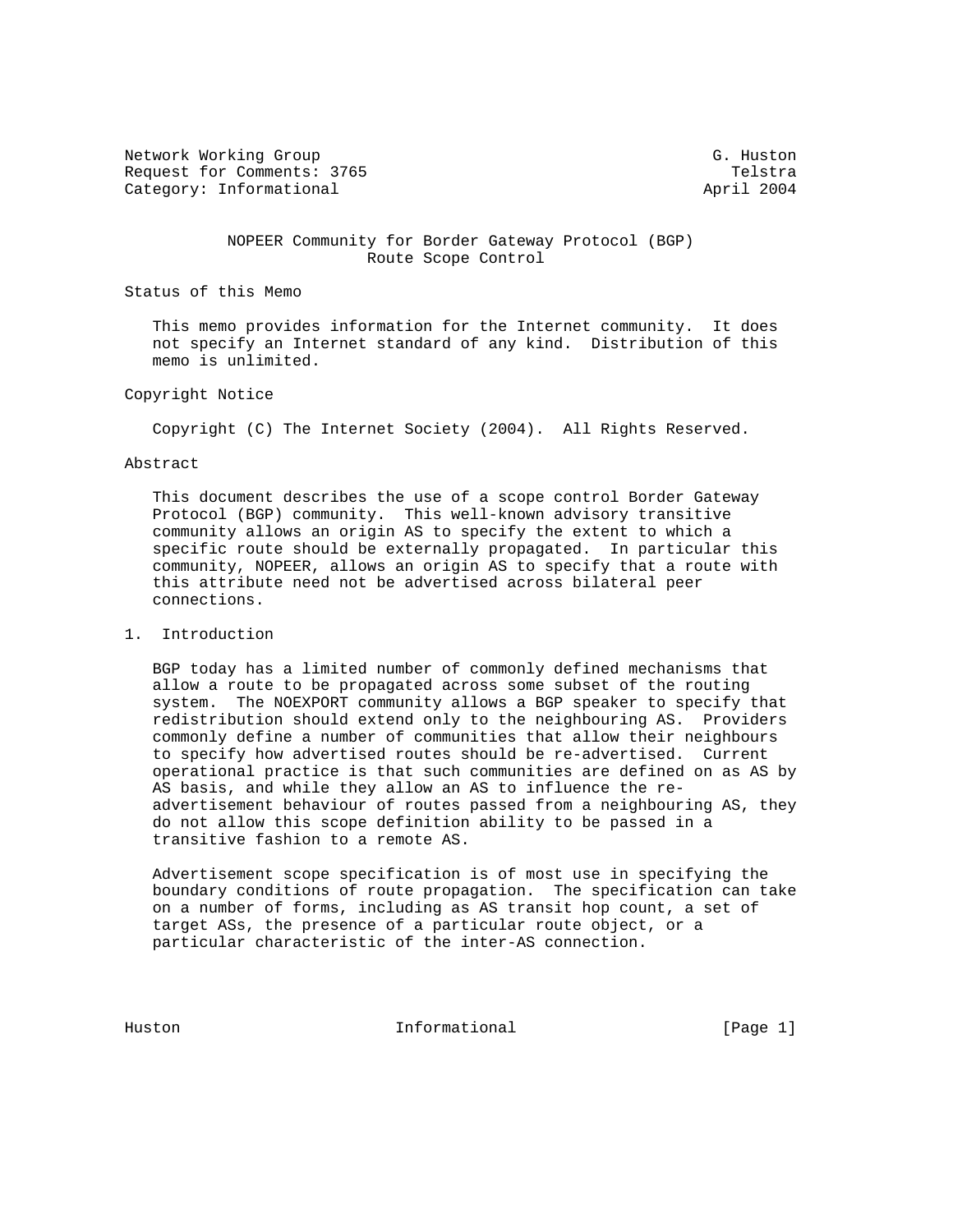There are a number of motivations for controlling the scope of advertisement of route prefixes, including support of limited transit services where advertisements are restricted to certain transit providers, and various forms of selective transit in a multi-homed environment.

 This memo does not attempt to address all such motivations of scope control, and addresses in particular the situation of both multi homing and traffic engineering. The commonly adopted operational technique is that the originating AS advertises an encompassing aggregate route to all multi-home neighbours, and also selectively advertises a collection of more specific routes. This implements a form of destination-based traffic engineering with some level of fail over protection. The more specific routes typically cease to lever any useful traffic engineering outcome beyond a certain radius of redistribution, and a means of advising that such routes need not to be distributed beyond such a point is of some value in moderating one of the factors of continued route table growth.

 Analysis of the BGP routing tables reveals a significant use of the technique of advertising more specific prefixes in addition to advertising a covering aggregate. In an effort to ameliorate some of the effects of this practice, in terms of overall growth of the BGP routing tables in the Internet and the associated burden of global propagation of dynamic changes in the reachability of such more specific address prefixes, this memo describes the use of a transitive BGP route attribute that allows more specific route tables entries to be discarded from the BGP tables under appropriate conditions. Specifically, this attribute, NOPEER, allows a remote AS not to advertise a route object to a neighbour AS when the two AS's are interconnected under the conditions of some form of sender keep all arrangement, as distinct from some form of provider / customer arrangement.

2. NOPEER Attribute

 This memo defines the use a new well-known bgp transitive community, NOPEER.

 The semantics of this attribute is to allow an AS to interpret the presence of this community as an advisory qualification to readvertisement of a route prefix, permitting an AS not to readvertise the route prefix to all external bilateral peer neighbour AS's. It is consistent with these semantics that an AS may filter received prefixes that are received across a peering session that the receiver regards as a bilateral peer sessions.

Huston **Informational Informational** [Page 2]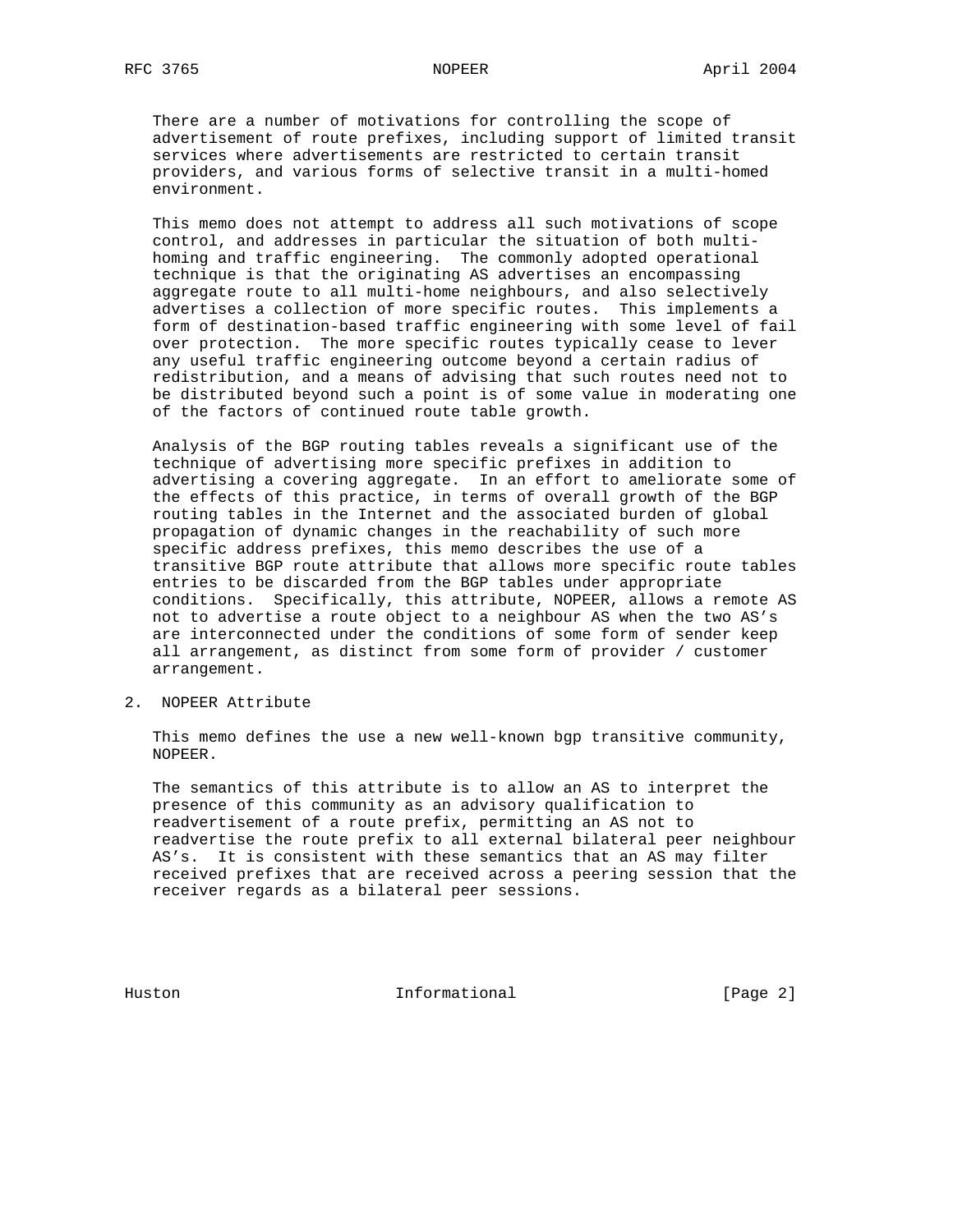# 3. Motivation

 The size of the BGP routing table has been increasing at an accelerating rate since late 1998. At the time of publication of this memo the BGP forwarding table contains over 118,000 entries, and the three year growth rate of this table shows a trend rate which can be correlated to a compound growth rate of no less than 10% per year [2].

 One of the aspects of the current BGP routing table is the widespread use of the technique of advertising both an aggregate and a number of more specific address prefixes. For example, the table may contain a routing entry for the prefix 10.0.0.0/23 and also contain entries for the prefixes 10.0.0.0/24 and 10.0.1.0/24. In this example the specific routes fully cover the aggregate announcement. Sparse coverage of aggregates with more specifics is also observed, where, for example, routing entries for 10.0.0.0/8 and 10.0.1.0/24 both exist in the routing table. In total, these more specific route entries occupy some 51% of the routing table, so that more than one half of the routing table does not add additional address reachability information into the routing system, but instead is used to impose a finer level of detail on existing reachability information.

 There are a number of motivations for having both an aggregate route and a number of more specific routes in the routing table, including various forms of multi-homed configurations, where there is a requirement to specify a different reachability policy for a part of the advertised address space.

 One of the observed common requirements in the multi-homed network configuration is that of undertaking some form of load balancing of incoming traffic across a number of external connections to a number of different neighbouring ASs. If, for example, an AS wishes to use a multi-homed configuration for routing-based load balancing and some form of mutual fail over between the multiple access connections for incoming traffic, then one approach is for the AS to advertise the same aggregate address prefix to a number of its upstream transit providers, and then advertise a number of more specifics to individual upstream providers. In such a case all of the traffic destined to the more specific address prefixes will be received only over those connections where the more specific has been advertised. If the neighbour BGP peering session of the more specific advertisement fails, the more specific will cease to be announced and incoming traffic will then be passed to the originating network based on the path associated with the advertisement of the encompassing aggregate. In this situation the more specific routes are not automatically subsumed by the presence of the aggregate at any remote

Huston Informational [Page 3]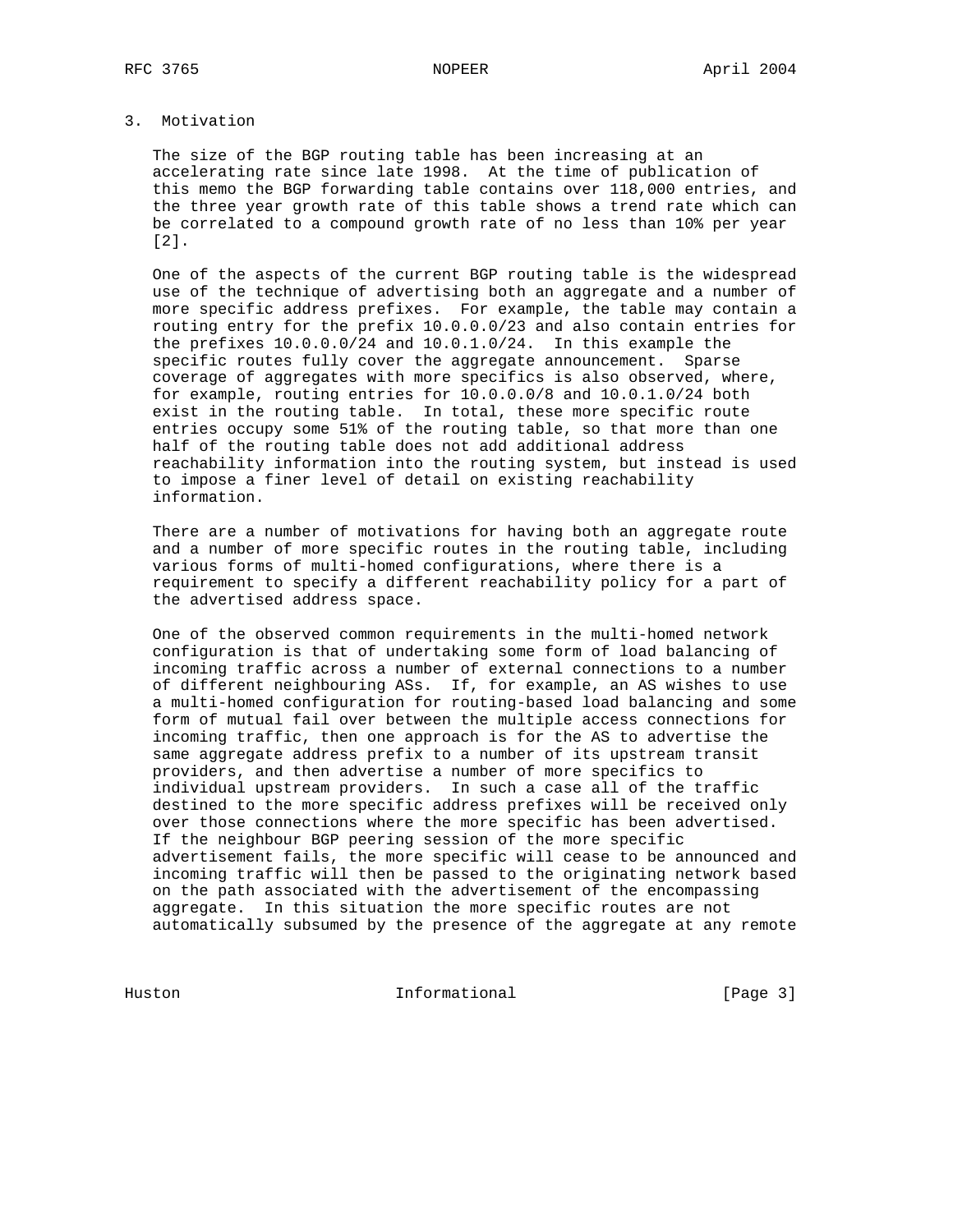AS. Both the aggregate and the associated more specific routes are redistributed across the entire external BGP routing domain. In many cases, particularly those associated with desire to undertake traffic engineering and service resilience, the more specific routes are redistributed well beyond the scope where there is any outcomes in terms of traffic differentiation.

 To the extent that remote analysis of BGP tables can observe this form of configuration, the number of entries in the BGP forwarding table where more specific entries share a common origin AS with their immediately enclosing aggregates comprise some 20% of the total number of FIB entries. Using a slightly stricter criteria where the AS path of the more specific route matches the immediately enclosing aggregate, the number of more specific routes comprises some 14% of the number of FIB entries.

 One protocol mechanism that could be useful in this context is to allow the originator of an advertisement to state some additional qualification on the redistribution of the advertisement, allowing a remote AS to suppress further redistribution under some originator specified criteria.

 The redistribution qualification condition can be specified either by enumeration or by classification. Enumeration would encompass the use of a well-known transitive extended community to specify a list of remote AS's where further redistribution is not advised. The weakness of this approach is that the originating AS would need to constantly revise this enumerated AS list to reflect the changes in inter-AS topology, as, otherwise, the more specific routes would leak beyond the intended redistribution scope. An approach of classification allows an originating AS to specify the conditions where further redistribution is not advised without having to refer to the particular AS's where a match to such conditions are anticipated.

 The approach described here to specifying the redistribution boundary condition is one based on the type of bilateral inter-AS peering. Where one AS can be considered as a customer, and the other AS can be considered as a contracted agent of the customer, or provider, then the relationship is one where the provider, as an agent of the customer, carries the routes and associated policy associated with the routes. Where neither AS can be considered as a customer of the other, then the relationship is one of bilateral peering, and neither AS can be considered as an agent of the other in redistributing policies associated with routes. This latter arrangement is commonly referred to as a "sender keep all peer" relationship, or "peering".

Huston **Informational Informational** [Page 4]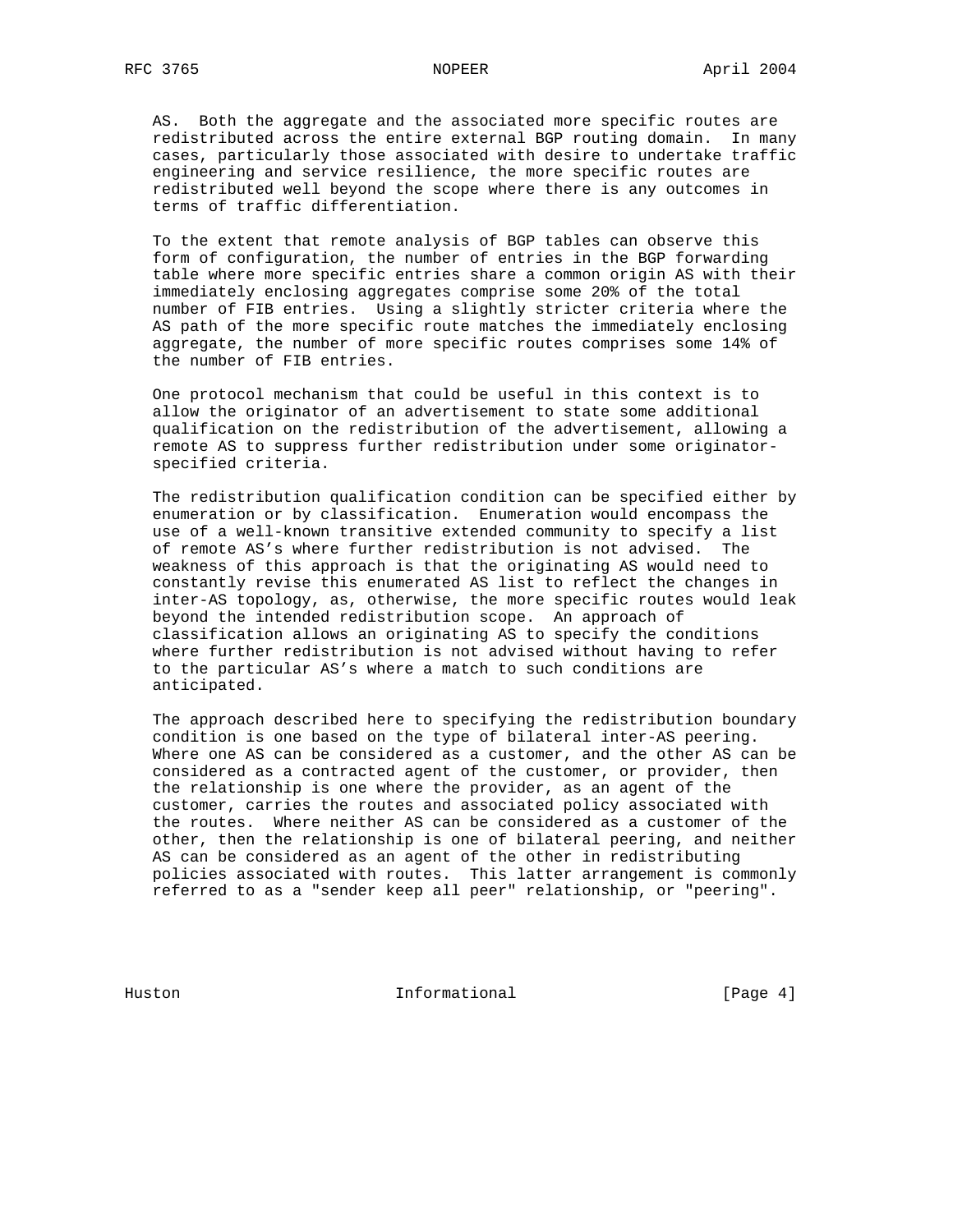This peer boundary can be regarded as a logical point where the redistribution of additional reachability policy imposed by the origin AS on a route is no longer an imposed requirement.

 This approach allows an originator of a prefix to attach a commonly defined policy to a route prefix, indicate that a route should be re-advertised conditionally, based on the characteristics of the inter-AS connection.

4. IANA Considerations

 The IANA has registered NOPEER as a well-known community, as defined in [1], as having global significance.

NOPEER (0xFFFFFF04)

 This is an advisory qualification to readvertisement of a route prefix, permitting an AS not to readvertise the route prefix to all external bilateral peer neighbour AS's. It is consistent with these semantics that an AS may filter received prefixes that are received across a peering session that the receiver regards as a bilateral peer sessions

5. Security Considerations

 BGP is an instance of a relaying protocol, where route information is received, processed and forwarded. BGP contains no specific mechanisms to prevent the unauthorized modification of the information by a forwarding agent, allowing routing information to be modified, deleted or false information to be inserted without the knowledge of the originator of the routing information or any of the recipients.

 The NOPEER community does not alter this overall situation concerning the integrity of BGP as a routing system.

 Use of the NOPEER community has the capability to introduce additional attack mechanisms into BGP by allowing the potential for man-in-the-middle, session-hijacking, or denial of service attacks for an address prefix range being launched by a remote AS.

 Unauthorized addition of this community to a route prefix by a transit provider where there is no covering aggregate route prefix may cause a denial of service attack based on denial of reachability to the prefix. Even in the case that there is a covering aggregate, if the more specific route has a different origin AS than the

Huston **Informational Informational** [Page 5]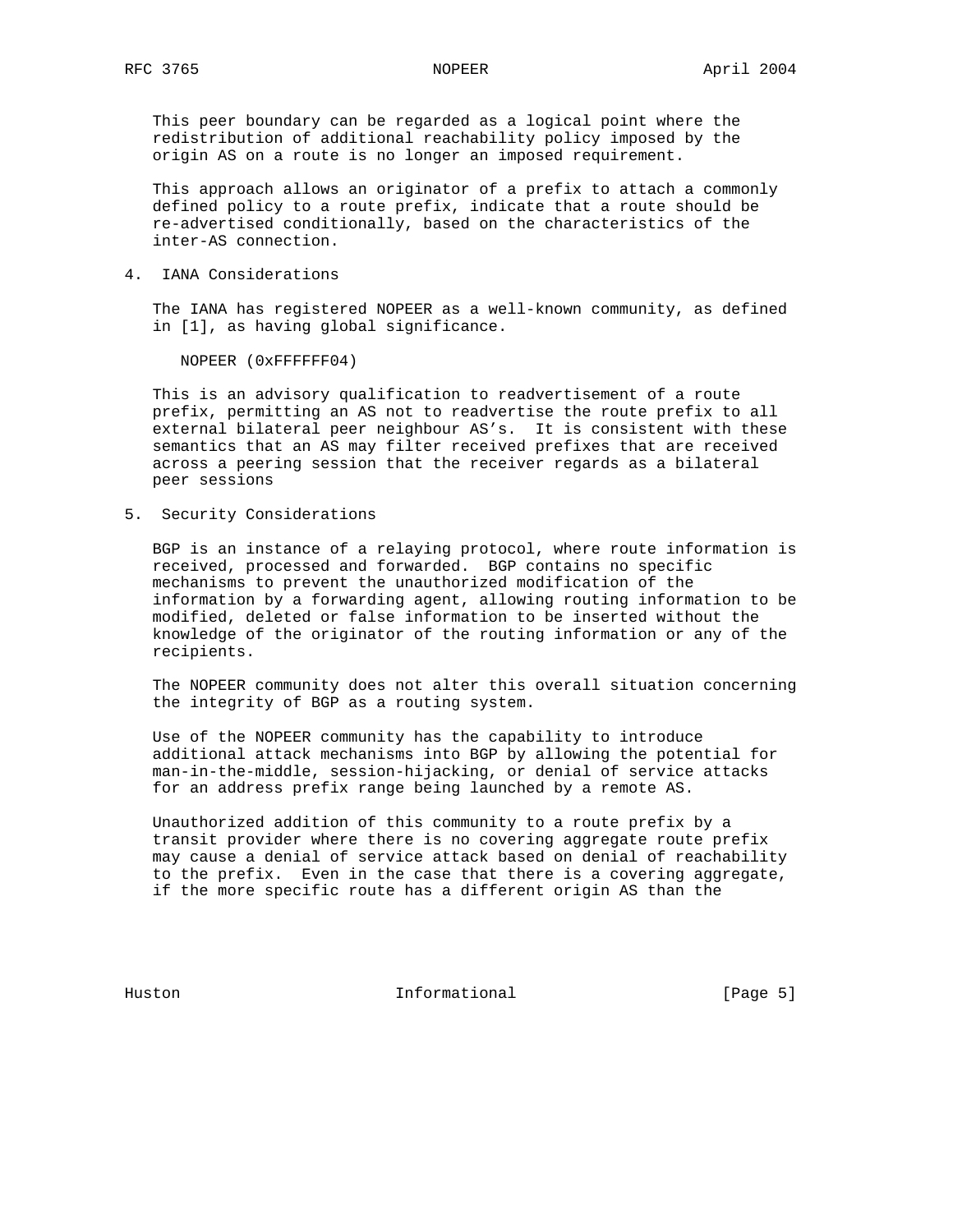aggregate, the addition of this community by a transit AS may cause a denial of service attack on the origin AS of the more specific prefix.

 BGP is already vulnerable to a denial of service attack based on the injection of false routing information. It is possible to use this community to limit the redistribution of a false route entry such that its visibility can be limited and detection and rectification of the problem can be more difficult under the circumstances of limited redistribution.

- 6. References
- 6.1. Normative References
	- [1] Chandrasekeran, R., Traina, P. and T. Li, "BGP Communities Attribute", RFC 1997, August 1996.
- 6.2. Informative References
	- [2] Huston, G., "Commentary on Inter-Domain Routing in the Internet", RFC 3221, December 2001.
- 7. Author's Address

 Geoff Huston Telstra

EMail: gih@telstra.net

Huston **Informational Informational** [Page 6]